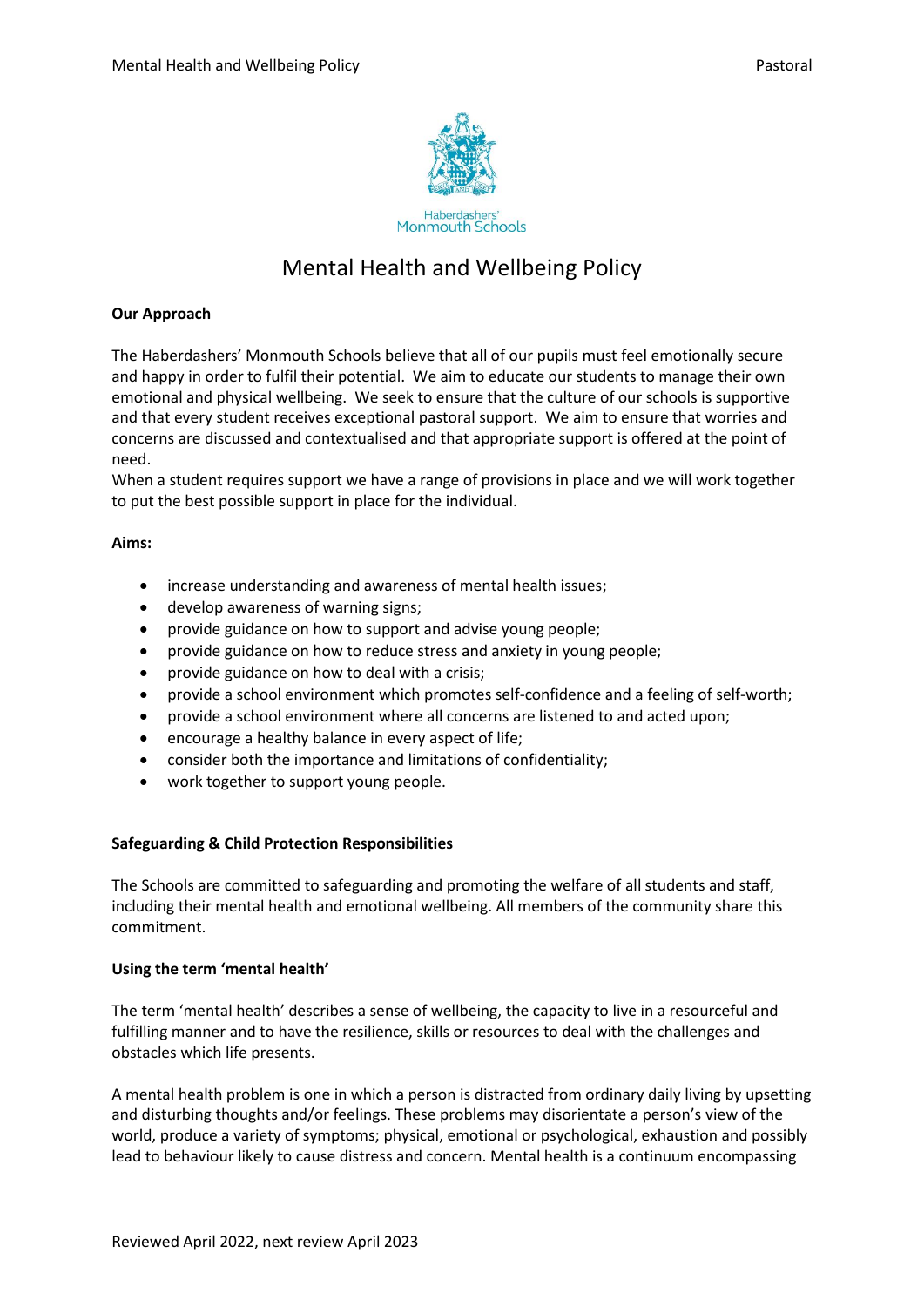the mild anxieties and disappointments of daily life, to severe problems affecting mood, physical health, perception and the ability to think, learn and communicate clearly and rationally.

Mental health difficulties can include various forms of anxiety, depression, self-harm and eating disorders, excessive fear/anxiety of examinations or presentations, phobias and many other recognised disorders.

### **Why do we need to be concerned with student mental health?**

Students can't learn effectively if they have poor mental health. Concentration can be very difficult due to worry and a lack of sleep.

For many pupils, aspects of school attendance can be some of the most challenging times of adolescence. For some boarders, living away from home can also be a daunting experience that leaves them feeling lonely and isolated. The Schools recognise that understanding and planning for these challenges can have a positive effect on a student's ability to navigate this difficult period successfully.

Examinations can be a crisis point in the lives of some students; for some even internal tests will create the additional stress to push them into an anxious state.

Some pupils may have experienced mental health difficulties before starting at the school and others will find that they are beginning to have difficulties with such things as concentration, motivation, tiredness, attendance, eating patterns, managing anxiety or mood swings and sleep patterns.

### **Spotting the signs**

Students who are showing signs of mental distress do not always express problems directly or ask for help, even where there are clear signs that they are having difficulties. The stigma surrounding mental health issues may be a barrier and sometimes students feel embarrassed or are concerned about the consequences of telling someone. Moreover, they may be unaware that they have a problem, or aware but feel that they have to cope with it on their own, unwilling to admit it to others or they hope the problem will go away on its own. It is important that warning signs are recognised and an appropriate, supportive response is put in place as soon as possible.

The following list of indicators may help to identify at-risk students:

- A disclosure
- Others expressing concern about a pupil
- Exhaustion
- Changes in the pupil's appearance, for example: weight loss/gain, decline in personal hygiene, noticeable signs of self-harm
- Evidence of use of alcohol or drugs
- Change in mood: flat, agitated, very quiet, very loud, moods up and down, miserable, tired a lot
- Change in the behaviour, standard of work, and/or sociability: doing too much work, not socialising as much as usual, withdrawn, not attending class, being late, failure to meet deadlines
- Poor problem-solving skills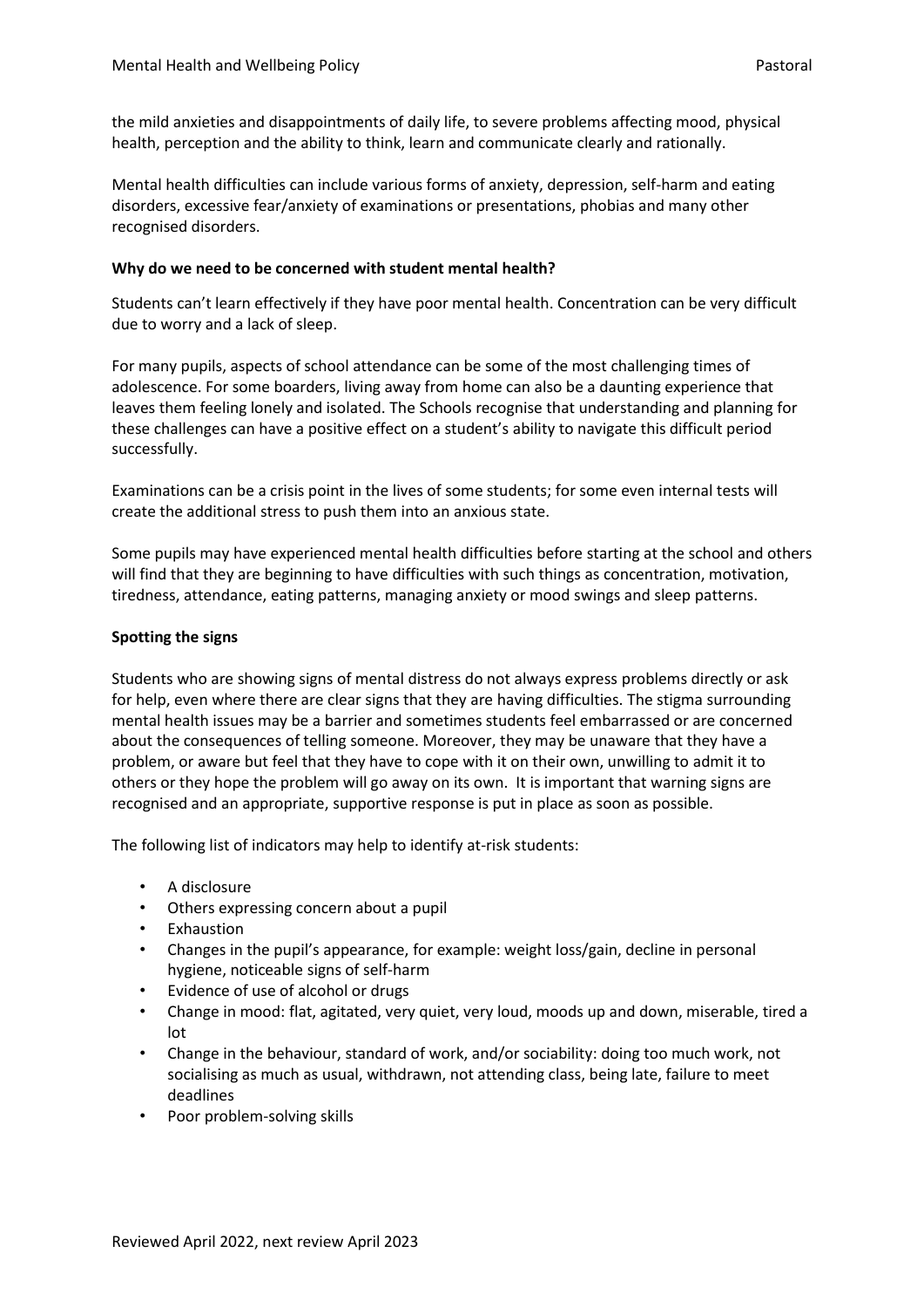### **Offering emotional support**

We seek to ensure that all pupils receive emotional support from staff. Emotional support is a very valuable tool when helping those experiencing emotional difficulties. We recognise the value that a relationship of trust between staff and pupil can have and how it can prevent an escalation into a more serious mental health condition. A pupil might approach a member of staff, or vice versa, to discuss their concerns and you may be able to offer some friendly guidance on an issue such as homesickness, feelings of insecurity or the break-up of a relationship. The offer of an invitation to come back to talk if they want to is an important support in itself. Even in cases of informal support, there are issues of confidentiality and disclosure and the pupil needs to give their agreement if you are going to share this discussion or parts of this discussion with other staff members (see 'confidentiality and disclosure' below). Routes of help to suggest to a pupil are discussed below.

### **Encouraging students to disclose**

The following guidance may be useful:

- Don't avoid the situation or pretend that nothing is wrong, as this could make the problem worse and persist for longer. Listen to the pupil.
- Think about it in advance and approach the pupil in a sympathetic and understanding way.
- Remember to be sensitive to issues relating to sexuality, race, religion, culture and gender or any physical or sensory impairment or condition that they might have.
- The situation may only require empathetic listening. You can simply ask the student how they are as this may provide them with an opportunity to discuss their concerns with you. Open-ended questions are an effective tool to use.
- Give the pupil time. If there are constraints on your time, inform the student from the start that this is the case.
- Be open and honest in your initial contact as this will help to develop trust.
- Discuss anything practical you can do to help.
- If you feel you need to tell someone, try to obtain the student's consent. However, it is usually possible to discuss the situation and ask for advice without revealing the identity of a child. If you are concerned about a child's safety, you must inform the DSP.

## **Routes of Help to Suggest:**

• **Tutor / HM / HoY**

In many cases the tutor, HM / HoY will be an accessible first port of call and well-placed to assess the situation and signpost the pupil to any additional support that may be required.

### • **School Counsellor**

The school counsellors are available to give support through a therapeutic relationship to staff and pupils who are experiencing mental health difficulties themselves, or who have concerns about someone else experiencing them. Pupils may self-refer or ask a member of staff to refer them to the counsellor.

### • **Medical Centre**

The School Nurses are also a valuable means of support, and a route of help to suggest to a pupil experiencing mental health difficulties.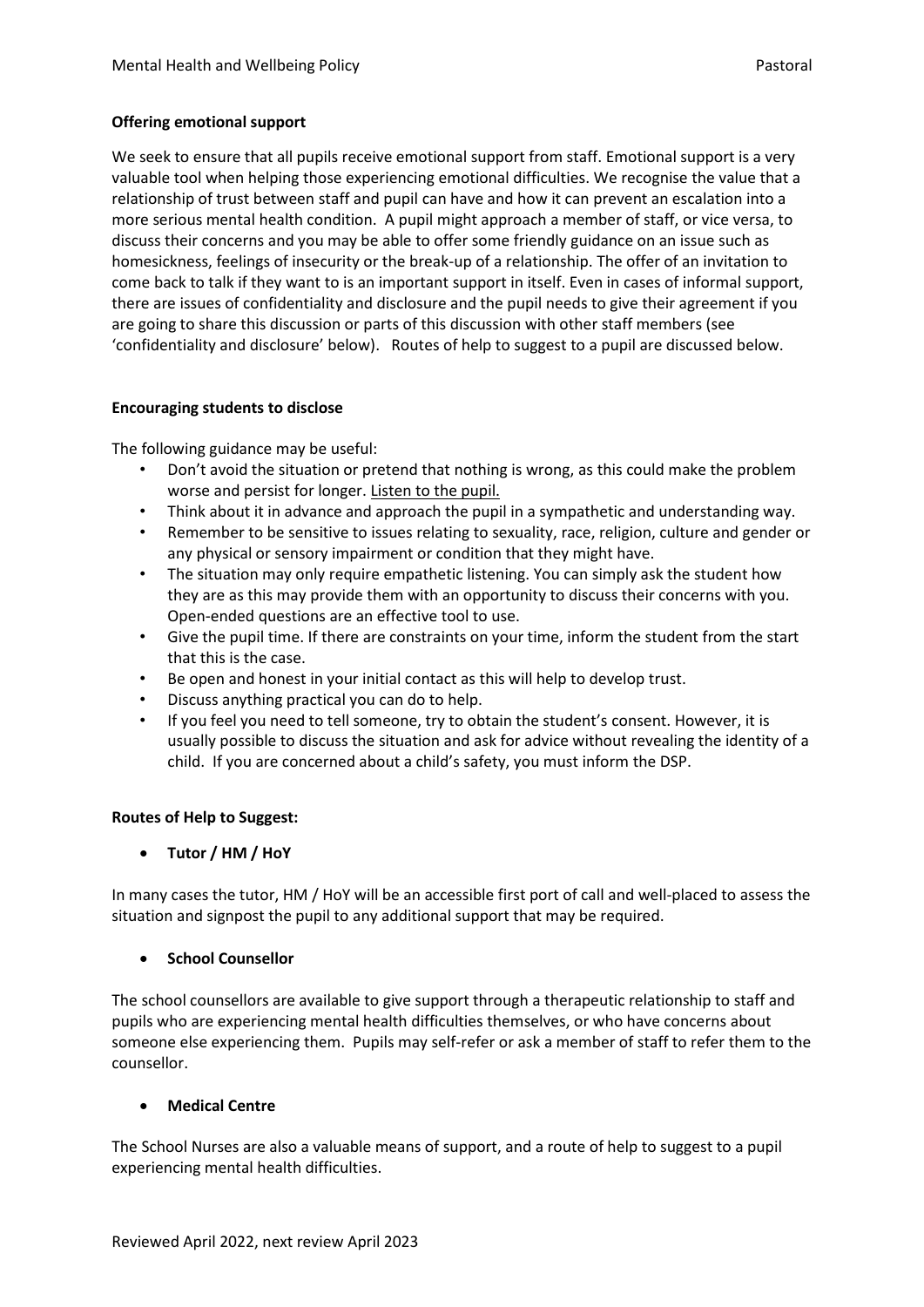For boarders, the school GP visits on a weekly basis and it is possible to make an appointment through the Medical Centre to visit the GP Surgery.

Accurate health records for students are securely kept, including issues relating to mental health.

### • **Other Areas of Support to Suggest**

In addition to those sources of support mentioned above, a range of helping individuals are available, including the Chaplain, Senior Pupils, Peer Mentors, Matrons, Independent Listener, Senior Managers, Teachers, Parents.

Pupils should be made aware of potential areas of support and encouraged to access a suitable source.

### **If a student does not want to talk or refuses support**

If a pupil is not ready to accept help or talk about their problem it is unwise to ask intrusive questions. The pupil's right to not discuss things must be respected. Offer an open invitation to the pupil to come back and talk to you and continue to ask how they are. However, it you are still very concerned about a pupil who is refusing help, you will need to speak to their Housemaster/Head of Year, DSP or other qualified members of the safeguarding team.

### **Dealing with a crisis**

A crisis occurs when a person's feelings have become outside their control. These emotions might express themselves in several ways, for example talking about suicide or having persistent suicidal thoughts; having no sense of reality and exhibiting behaviour which is out of character or becoming a danger to themselves. A crisis can often be prevented if caught early enough, this highlights the importance of having a pro-active approach to the area of mental health. A student's mental health problems may fluctuate and the level of support needed will vary from person to person. Careful monitoring and support of a student with mental health problems can sometimes help to anticipate a crisis and prevent it from occurring, thus assuring your safety and that of others, including the person involved.

Whilst very rare, there will be instances where a pupil's behaviour gives cause to believe that they are in immediate danger and that there is a real possibility that they might cause harm to themselves or to others**. In such a situation, you should contact a DSP or senior member of staff and follow all appropriate policies.** The school counsellor and nurses are also available to be contacted to assist in any such situation.

For further guidance refer to the Suicide Prevention Policy.

### **Offering support to friends and colleagues**

Fellow pupils or close friends may be the first to notice that someone has changed in any of the ways described above and they need to know who they can approach (see 'routes of help to suggest', above). Pupils who are supporting their peers with mental health difficulties should know when, where and how to refer on and be encouraged to recognise their own personal limits and be encouraged themselves to talk about the strain it has put on them.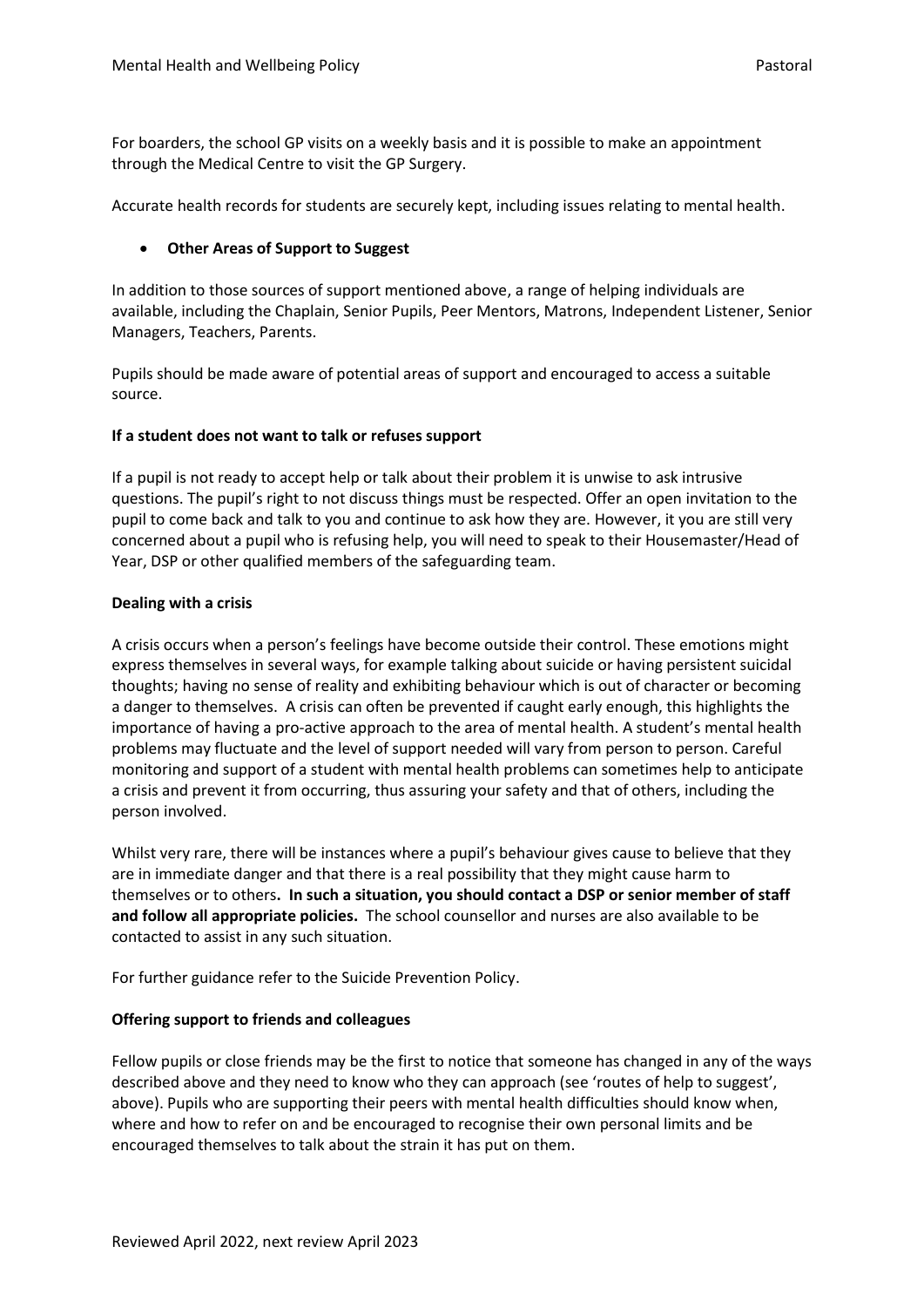Where friends or fellow pupils have supported someone through a particularly difficult period it can be helpful to suggest counselling support.

### **Simple support, suggestions and help at an early stage:**

- A good night's sleep is essential for all types of good health. Eight hours at least and no phones or blue light for the last two hours before bed.
- Ask about their sleep. Do they feel tired when they wake up even after eight hours' sleep? Are they worrying about something? This is an indicator that some more specialist help is needed to stop the worry cycle and allow a good night's rest.
- Ask if they are still doing all the activities they used to, encourage them to play sport, get exercise, eat well, drink lots of water, see friends and laugh and to get outside into the sunlight. When did they last feel totally relaxed? The answer to this can be an indicator that more specialist help is required.

### **Confidentiality and disclosure**

Sharing information is an essential part of the support we give to pupils with mental health difficulties, but it should only be done on a 'need to know' basis and the emphasis should be on providing information which highlights the student's support needs. Confidentiality should be maintained within the boundaries of safeguarding the pupil. The various members of staff involved in supporting a pupil with mental health difficulties will need to talk to each other regularly in order to agree what is happening with a pupil and whether the level of support is appropriate.

However, information about someone with a mental health difficulty is covered under the Data Protection Act (and in some cases by The Equality Act) and comes under the heading of personal, sensitive information. For this reason, all information about pupils with mental health difficulties has to be considered as confidential information and can only be shared under specific circumstances.

It is advisable to seek parental/guardian permission to speak to relevant external services and it is good practice for such permission to be obtained in writing**,** perhaps as part of a Pupil Support Plan, and then recorded**.** Sharing confidential information also applies to information discussed in staff meetings, telephone discussions, emails and other forms of communication. Breaking confidentiality is something that needs to be taken seriously but there are situations where you might feel it is essential, for example where there is an immediate or significant risk to self or others**.**

## **Pupil Support Plans (PSPs)**

PSPs can be used for pupils who have mental health/emotional concerns. Following consultation between the relevant members of the pastoral team a PSP would be agreed between the pastoral team (led by a senior member of staff), the pupil and the pupil's parents (unless there is a reason not to). This would be available to the relevant school staff (as agreed) in order to provide the appropriate level of support for the pupil. Advice for staff, overall goals and parental involvement can be recorded, and a review date set

### **Useful Links**

Young Minds[: http://www.youngminds.org.uk/for\\_parents](http://www.youngminds.org.uk/for_parents) b-eat:<http://www.b-eat.co.uk/> Childline: [http://www.childline.org.uk](http://www.childline.org.uk/) Mind:<http://www.mind.org.uk/> NHS:<http://www.nhs.uk/livewell/mentalhealth/Pages/Mentalhealthhome.aspx>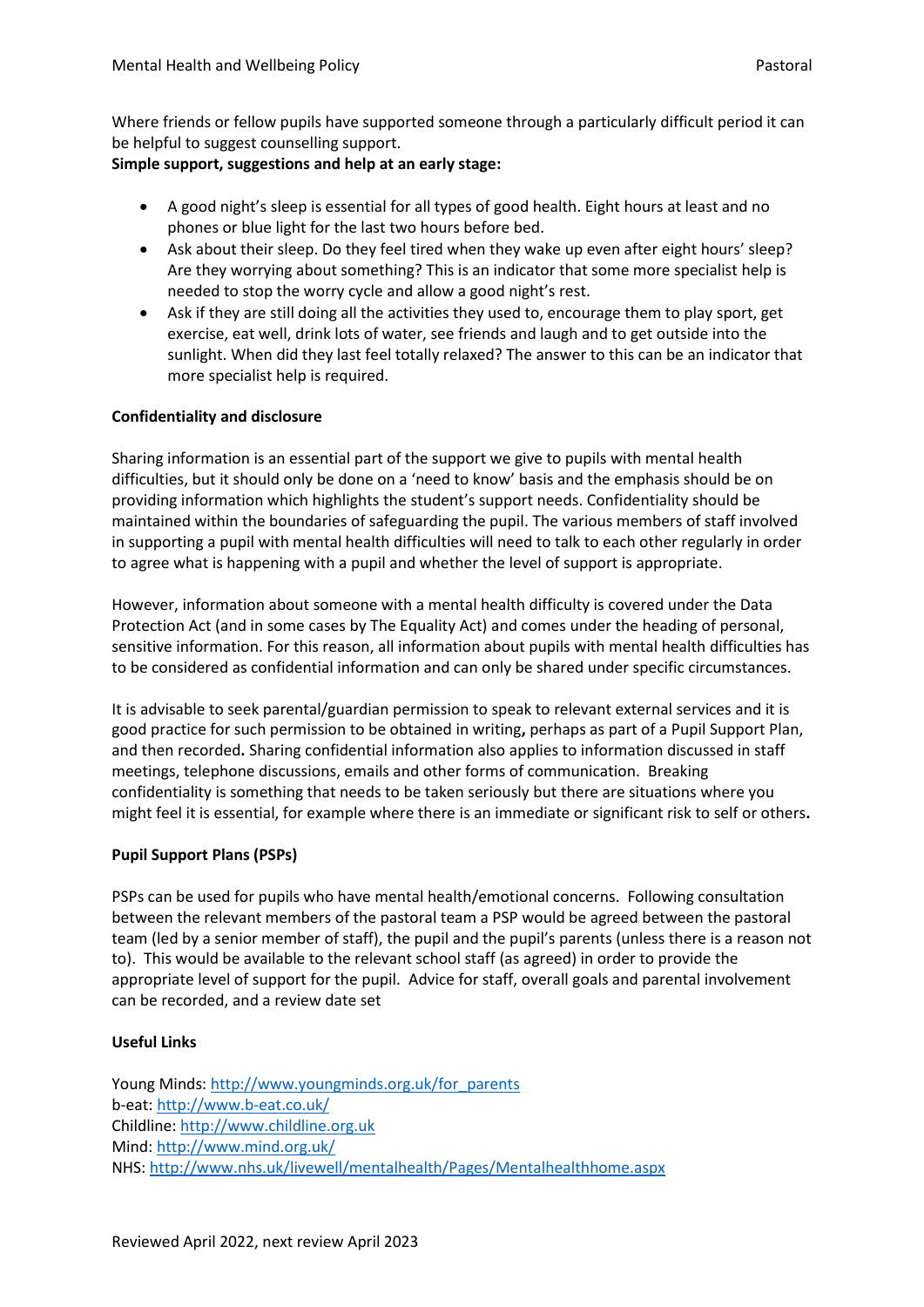Mental Health Foundation:<http://www.mentalhealth.org.uk/> Royal College of Psychiatrists:<http://www.rcpsych.ac.uk/expertadvice/youthinfo/parentscarers.aspx>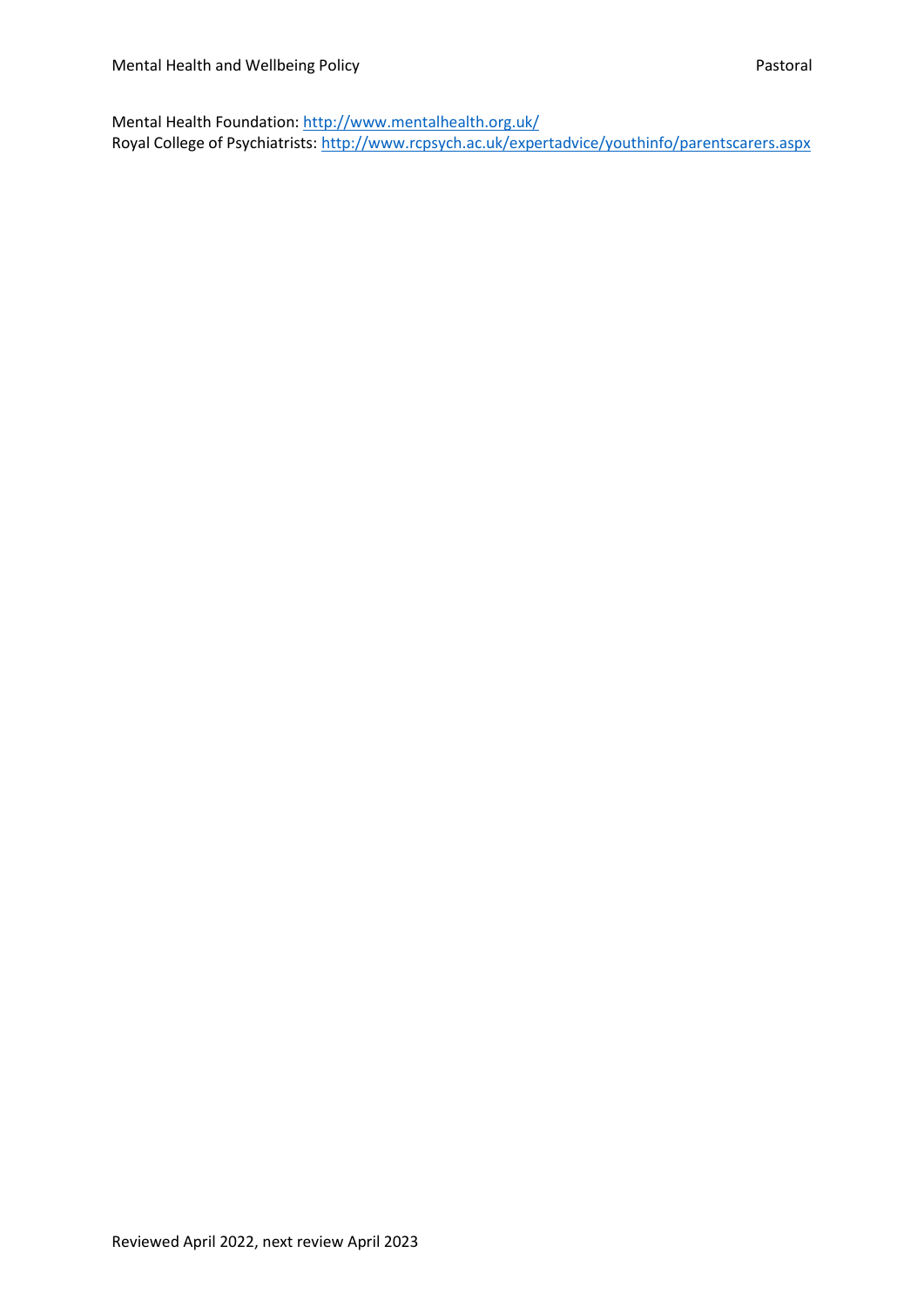# **Pupil Support Plan**









Monmouth Prep<br>School A Haberdashers' School

A Haberdashers' School

Monmouth School Monmouth Schools<br>for Girls Sixth Form Sixth Form Haberdashers' Schools

Monmouth School for Boys A Haberdashers' School

Ring school as appropriate:

### **Instructions**:

- A PSP is formulated under the guidance of a member of SMT, who will nominate the person(s) responsible for formulating the plan.
- Discussions with parents and pupils take place once instructed by the lead SMT member.
- The plan is saved as: Pupil Support Plan Pupil Initials Month Year eg *Pupil Support Plan RR Sept 2021.doc*
- The plan is shared in an email marked 'Strictly Confidential', once approved by SMT and then loaded onto MyConcern.
- After each review stage, an updated plan is shared and uploaded onto MyConcern.
- Contents of the plan are strictly confidential and must not be shared with anyone outside of the support team.

| Name of Pupil |                       |  |
|---------------|-----------------------|--|
| Head of Year  | <b>Boarding House</b> |  |
| Tutor         | <b>House Parent</b>   |  |

### **Completed by**

| Planned by        | Date |  |
|-------------------|------|--|
| Shared with       | Date |  |
| Approved by (SMT) | Date |  |

#### **Support Plan Summary**

| <b>Start Date</b> |
|-------------------|
| Review Date       |

### **On-going Support Plan**

| <b>Identified Need</b>           |
|----------------------------------|
|                                  |
|                                  |
|                                  |
|                                  |
| <b>Medication details</b>        |
|                                  |
|                                  |
|                                  |
| Goals                            |
|                                  |
|                                  |
|                                  |
|                                  |
|                                  |
| Interventions                    |
|                                  |
|                                  |
|                                  |
| Outcome of Discussion with Pupil |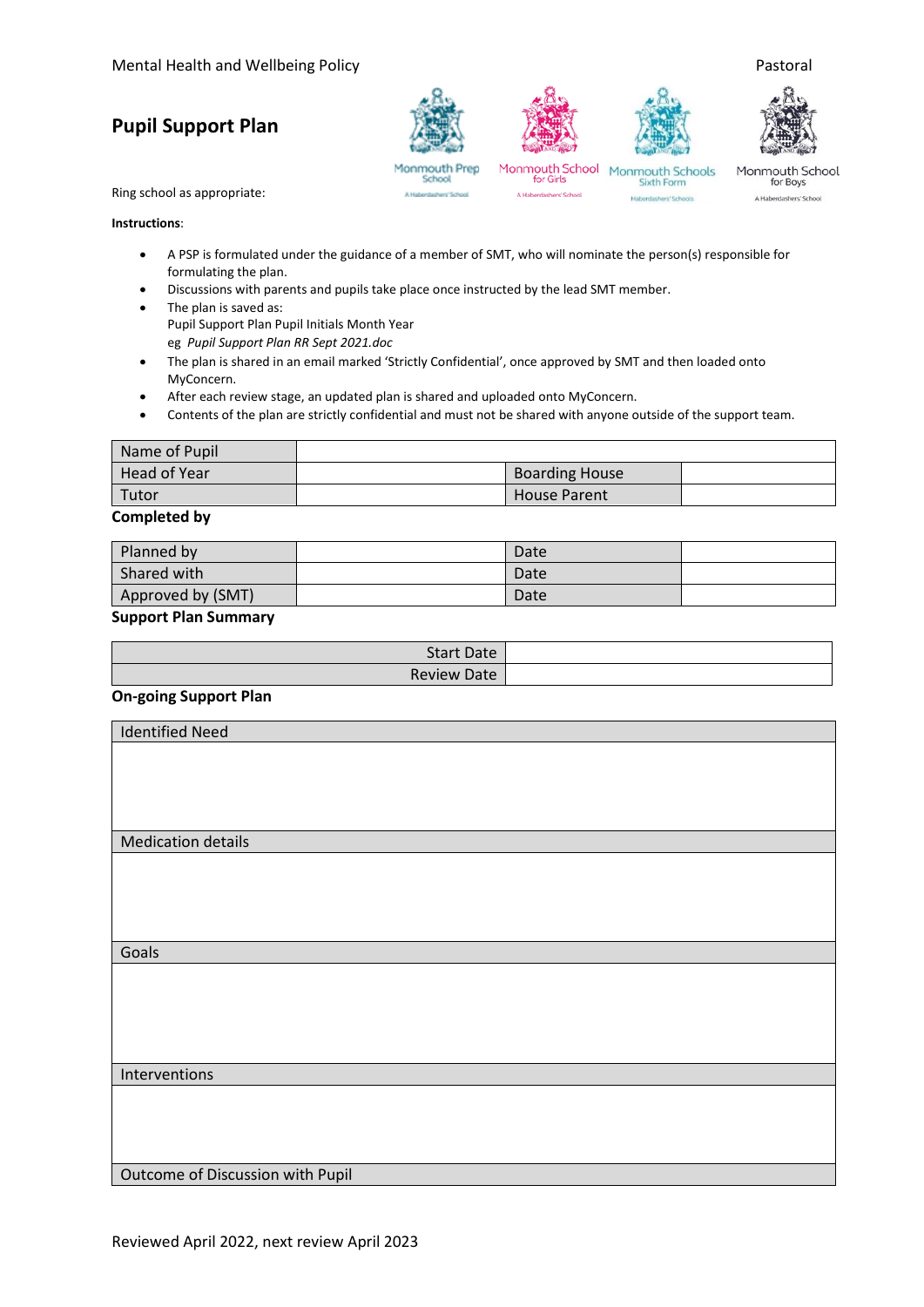| Outcome of Discussion with Parents/Guardian       |                 |      |  |  |  |
|---------------------------------------------------|-----------------|------|--|--|--|
|                                                   |                 |      |  |  |  |
|                                                   |                 |      |  |  |  |
| <b>Risk Assessment</b>                            |                 |      |  |  |  |
| Identified risks                                  | Risk management |      |  |  |  |
|                                                   |                 |      |  |  |  |
|                                                   |                 |      |  |  |  |
|                                                   |                 |      |  |  |  |
|                                                   |                 |      |  |  |  |
|                                                   |                 |      |  |  |  |
|                                                   |                 |      |  |  |  |
|                                                   |                 |      |  |  |  |
| Has a Copy of the Plan Been Offered to the Pupil? |                 |      |  |  |  |
| If No, Reason Why Not                             |                 |      |  |  |  |
|                                                   |                 |      |  |  |  |
|                                                   |                 |      |  |  |  |
|                                                   |                 |      |  |  |  |
| Signatures (& printed names)                      |                 |      |  |  |  |
|                                                   |                 | Date |  |  |  |
|                                                   |                 |      |  |  |  |
|                                                   |                 |      |  |  |  |

#### **Review**

| Last Review Date:      | <b>Review Status</b> |  |
|------------------------|----------------------|--|
| <b>Review Details</b>  |                      |  |
|                        |                      |  |
|                        |                      |  |
|                        |                      |  |
|                        |                      |  |
|                        |                      |  |
|                        |                      |  |
|                        |                      |  |
|                        |                      |  |
|                        |                      |  |
|                        |                      |  |
|                        |                      |  |
|                        |                      |  |
| <b>Next Review Due</b> |                      |  |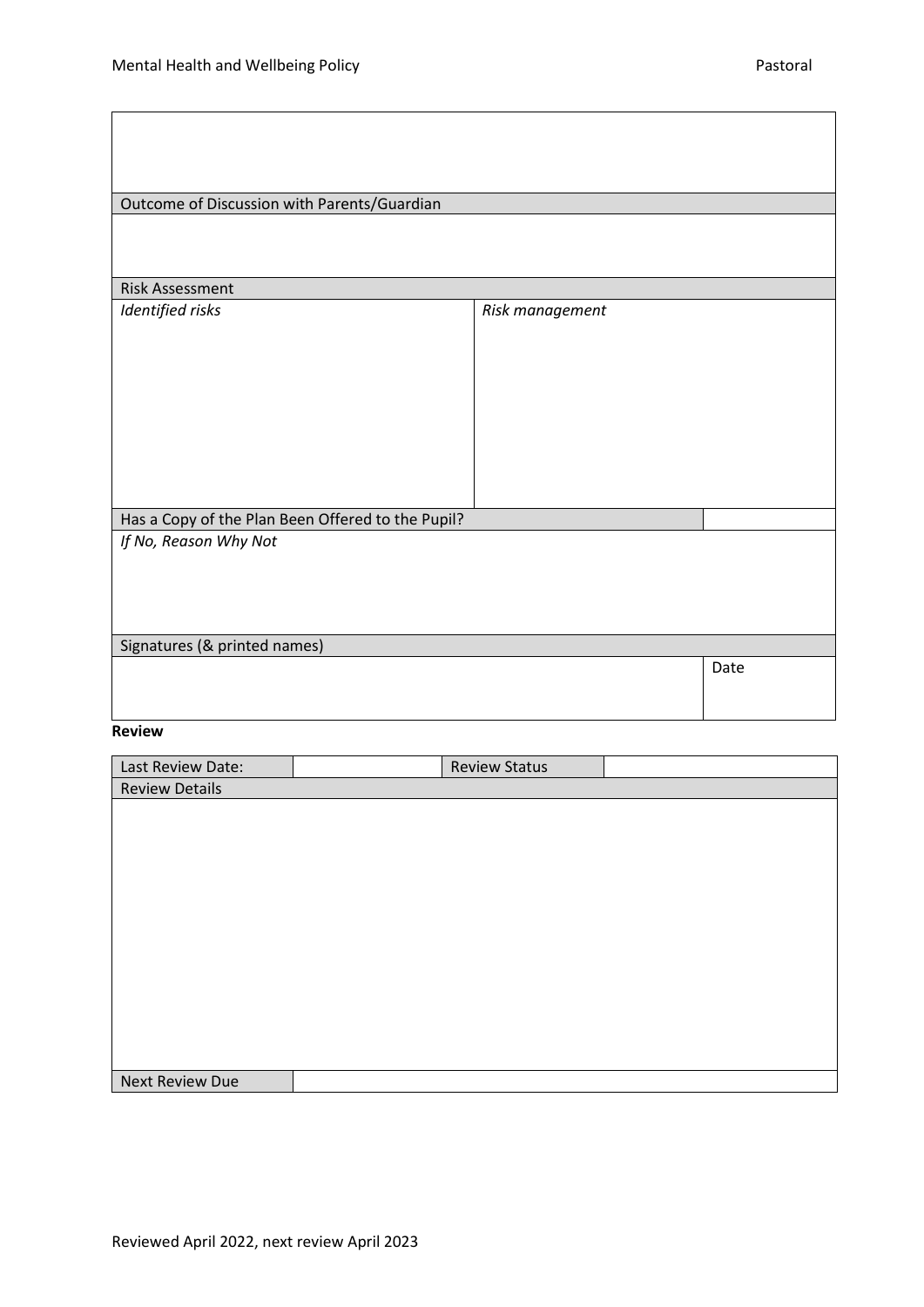### **APPENDIX 2 – Useful information**

# **Anxiety and Depression**

# **Anxiety disorders**

Anxiety is a natural, normal feeling we all experience from time to time. It can vary in severity from mild uneasiness through to a terrifying panic attack. It can vary in how long it lasts, from a few moments to many years. All children and young people get anxious at times; this is a normal part of their development as they grow up and develop their 'survival skills' so they can face challenges in the wider world. In addition, we all have different levels of stress we can cope with - some people are just naturally more anxious than others and are quicker to get stressed or worried.

Concerns are raised when anxiety is getting in the way of a student's day to day life, slowing down their development, or having a significant effect on their schooling or relationships. It is estimated that 1 in 6 people will suffer from General Anxiety Disorder at some point in their lives.

Anxiety disorders include:

- Generalised anxiety disorder (GAD)
- Panic disorder and agoraphobia
- Acute stress disorder (ASD)
- Separation anxiety
- Post-traumatic stress disorder
- Obsessive-compulsive disorder (OCD)
- Phobic disorders (including social phobia)

Physical effects:

- Cardiovascular palpitations, chest pain, rapid, heartbeat, flushed
- Respiratory hyperventilation, shortness of breath, gasping
- Neurological dizziness, headache, sweating, tingling, visual disturbances, hearing loss, twitching and numbness
- Gastrointestinal choking, dry mouth, nausea, vomiting, diarrhoea
- Musculoskeletal muscle aches and pains, restlessness, tremor and shaking

Psychological effects:

- Unrealistic and/or excessive fear and worry (about past or future events)
- Mind racing or going blank
- Decreased concentration and memory
- Difficulty making decisions
- Irritability, impatience, anger
- **Confusion**
- Restlessness or feeling on edge, nervousness
- Tiredness, sleep disturbances, vivid dreams
- Unwanted unpleasant repetitive thoughts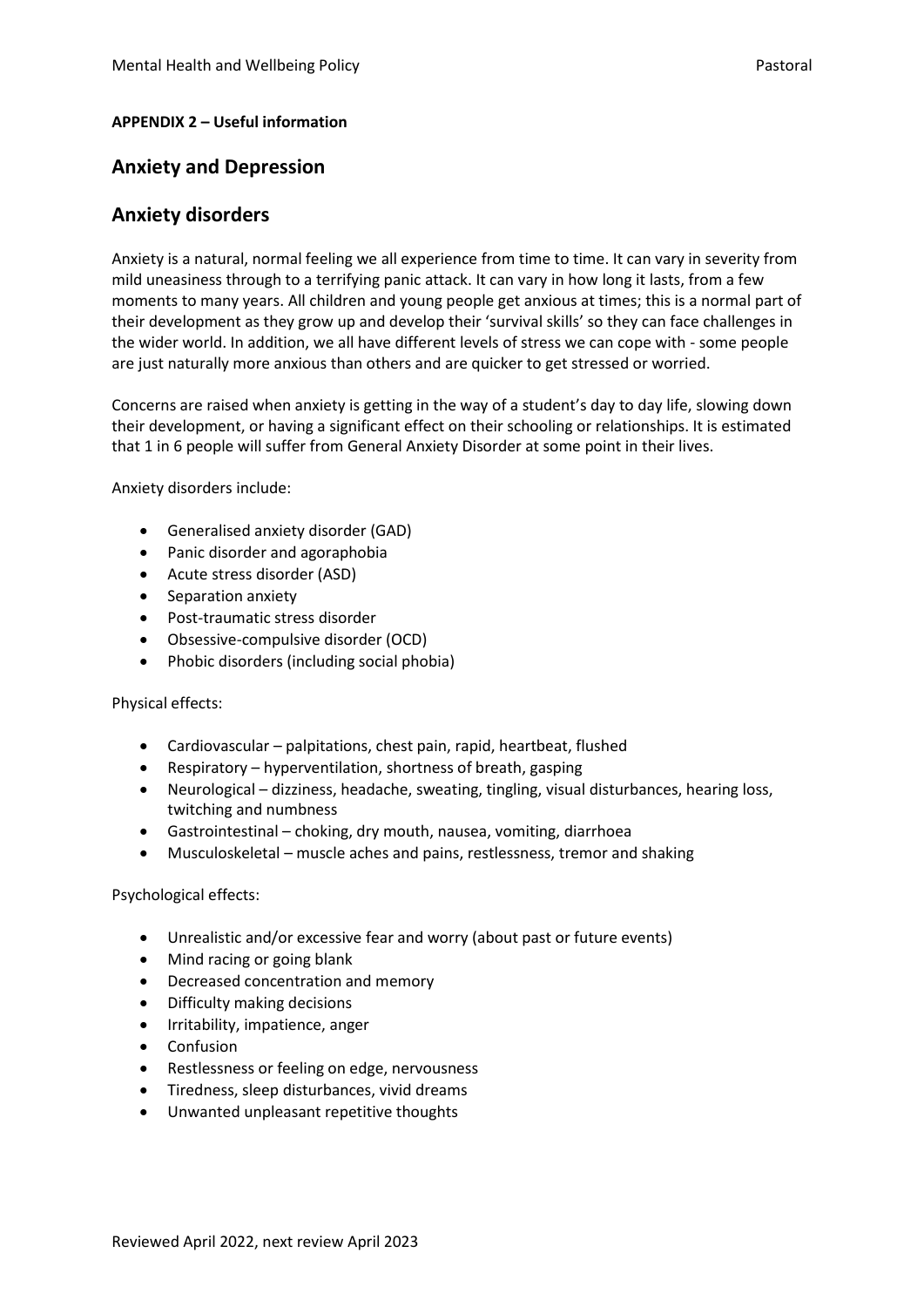Behavioural effects:

- Avoidance of situations
- Restlessness
- Inability to focus and concentrate
- Poor problem-solving skills
- Emotional instability
- Repetitive compulsive behaviour e.g. excessive checking
- Distress in social situations
- Urges to escape situations that cause discomfort (phobic behaviour)

How to help a pupil having a panic attack:

If the panic/anxiety attack is caught early enough it might be prevented from fully developing by taking their mind off the feeling and or doing some physical exercise e.g., run upstairs a few times.

- If you are at all unsure whether the pupil is having a panic attack, a heart attack or an asthma attack, and/or the person is in distress, call an ambulance straight away.
- If you are sure that the pupil is having a panic attack, move them to a quiet safe place if possible.
- Help to calm the pupil by encouraging slow, relaxed breathing in unison with your own. Encourage them to breathe in and hold for 3 seconds and then breathe out for 3 seconds.
- Grounding is a simple and therapeutic technique that can help when strong anxiety hits and involves the following;
	- o Name 5 things you can see
	- o Name 4 things you can feel
	- o Name 3 things you can hear
	- o Name 2 things you can smell
	- o Name 1 thing you can taste
- Be a good listener, without judging if they can talk it is unlikely to be a panic attack, more an anxiety episode.
- Explain to the pupil that they are experiencing a panic attack and what that means physiologically and emphasise it is not something life threatening just unpleasant and it will pass.
- Explain that the attack will soon stop and that they will recover fully.
- Assure the pupil that someone will stay with them and keep them safe until the feeling passes.

Many young people with anxiety problems do not fit neatly into an anxiety disorder. It is common for people to have some features of several anxiety disorders. A high level of anxiety over a period can lead to depression as it forces them to alter their behaviour.

# **Depression**

A clinical depression is one that has had symptoms for at least two weeks, these must include low mood and a lack of interest in activities they previously enjoyed, other symptoms are likely to be present but these two are essential for a diagnosis. Depressions affects behaviour and has physical, emotional and cognitive effects. It interferes with the ability to study, work and have satisfying relationships. Depression is a common but serious illness and can be recurrent if we do not listen to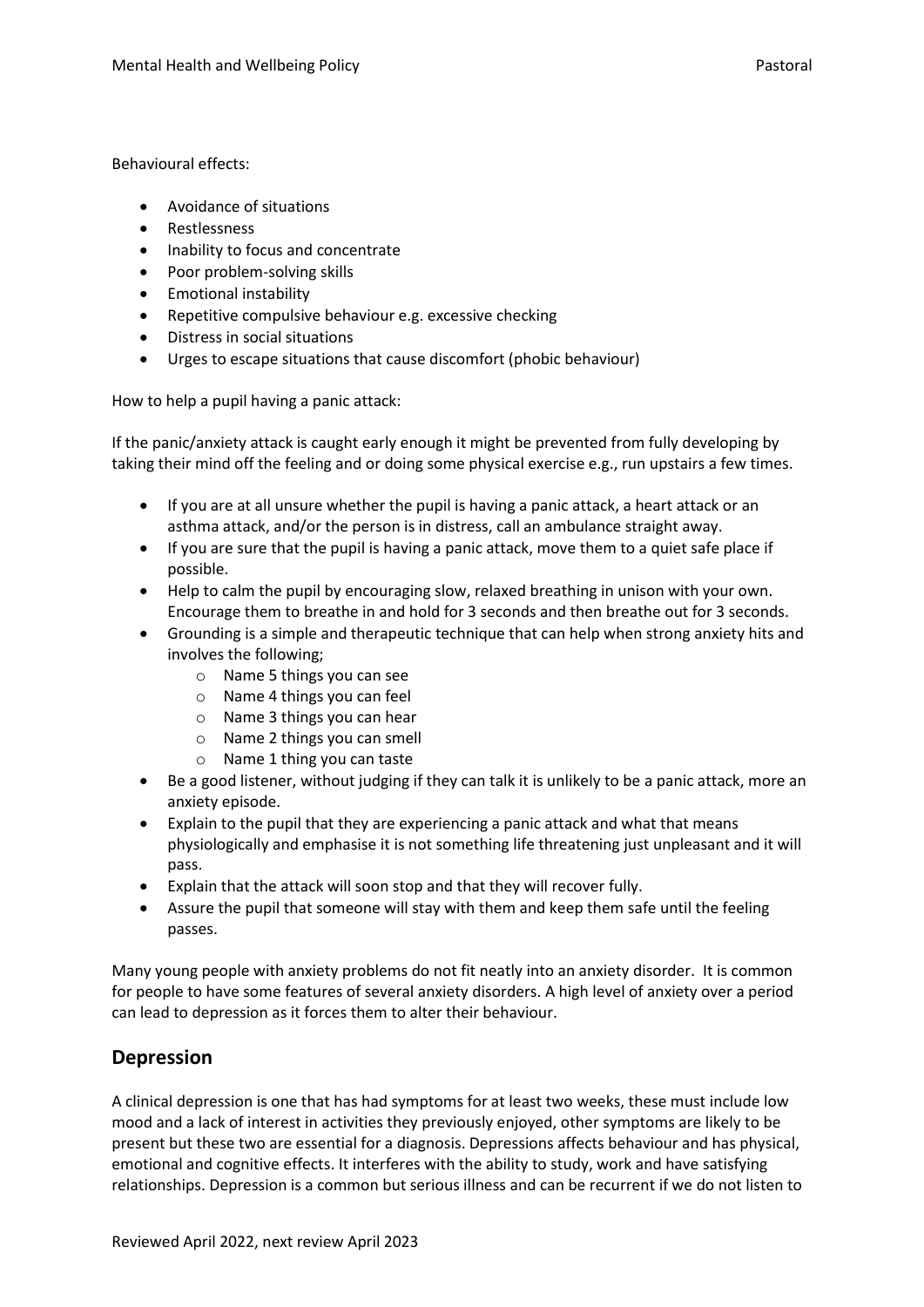the causes and change in lifestyles as a result. It affects at least 25% of teenagers, although some estimates are higher. Rates of depression are higher in girls than in boys.

Depression in young people often occurs with other mental disorders, and recognition and diagnosis of the disorder may be more difficult in children because the way symptoms are expressed varies with the developmental age of the individual. In addition to this, stigma associated with mental illness may obscure diagnosis.

The symptoms of depression can be complex and vary widely between people. But as a rule, if someone is depressed, they feel sad, hopeless and lose interest in things they used to enjoy. The symptoms persist for weeks or months and are enough to interfere with school, work, social and family life

Risk Factors:

- Experiencing other mental or emotional problems
- Divorce of parents
- Perceived poor achievement at school
- Bullying
- Developing a long-term physical illness
- Death of someone close
- Break up of a relationship
- Some people will develop depression in a distressing situation, whereas others in the same situation will not.
- Long term anxiety
- Lack of good friends
- Pressure from parents or poor relationship with parents

Psychological symptoms can include;

- Continuous low mood or sadness
- Feeling hopeless and helpless
- Having low self-esteem
- Feeling tearful
- Feeling guilt-ridden
- Feeling angry, irritable and intolerant of others
- Having no motivation or interest in things
- Finding it difficult to make decisions
- Not getting any enjoyment out of life
- Feeling anxious or worried
- Have suicidal thoughts or thought of self-harming

Physical symptoms can include;

- Moving or speaking more slowly than usual
- Changes in appetite or weight (usually decreased, but sometimes increased)
- Constipation
- Unexplained aches and pains
- Lack of energy or fatigue
- Loss of libido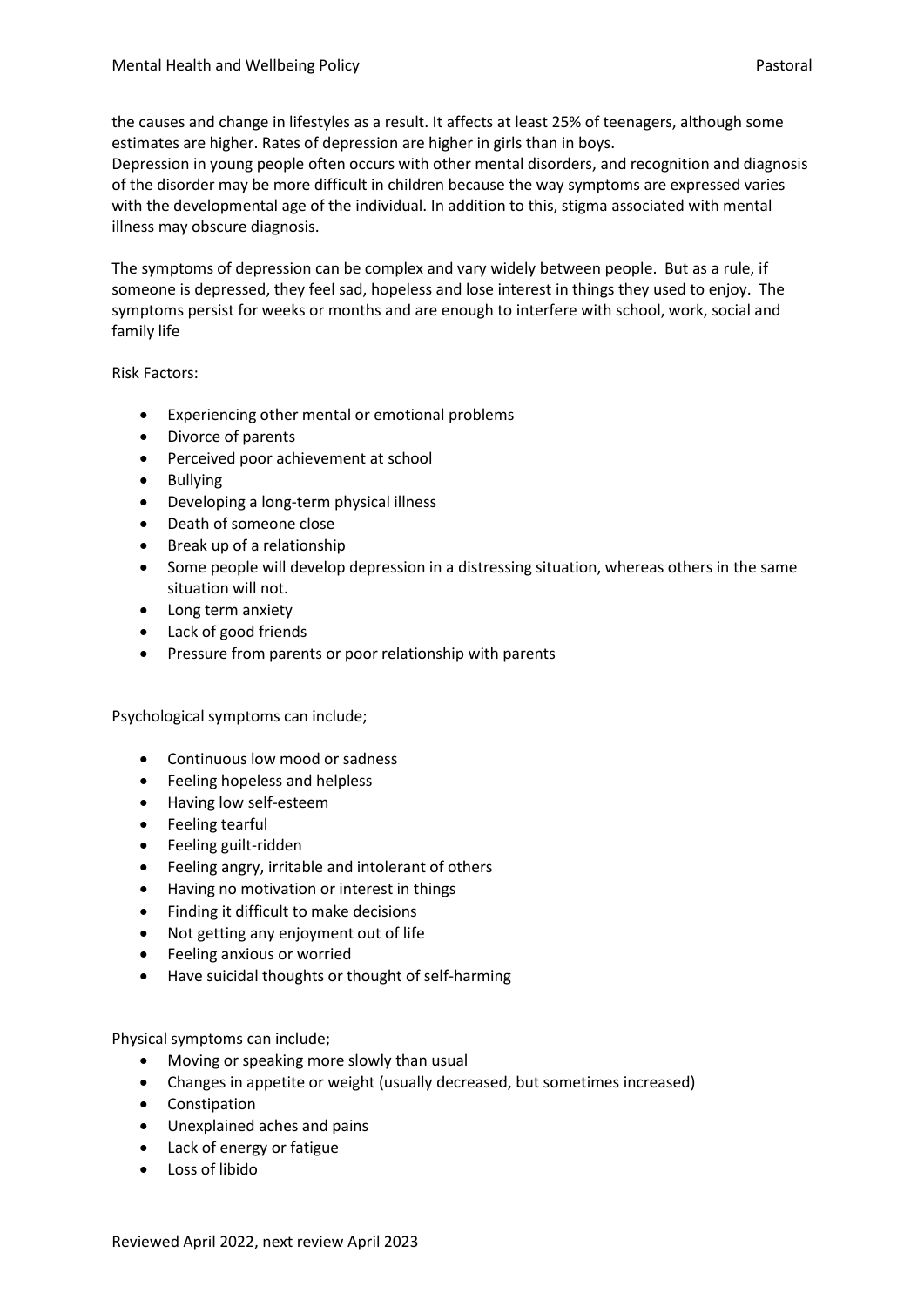- Changes to menstrual cycle
- Disturbed sleep difficult falling asleep and/or staying asleep

Social symptoms can include;

- Not doing well at school or work
- Avoiding contact with friends and taking part in fewer social activities
- Neglecting hobbies and interest
- Having difficulties in home and family life
- Risk-taking behaviour (including risk-taking sexual behaviour)
- Misuse of alcohol or other substances
- Loss of interest in appearance
- Neglect of responsibilities

### Severities of depression

Depression can often come on gradually, so it can be difficult to notice something is wrong. Many people try to cope with their symptoms without realising they are unwell. It can sometimes take another person to suggest something is wrong. Doctors describe depression by how serious it is;

- Mild depression has some impact on your daily life
- Moderate depression has a significant impact on your daily lift
- Severe depression makes it almost impossible to get through daily life

### Grief and depression

It can be difficult to distinguish between grief and depression. They share many of the same characteristics, but there are important differences between them

- Grief is an entirely natural response to a loss, while depression is an illness
- People who are grieving find their feelings of sadness and loss come and go, but they are still able to enjoy things and look forward to the future
- In contrast, people who are depressed constantly feel sad. They don't enjoy anything and find it difficult to be positive about the future

### When to seek help

The person needs to see their GP if they experience symptoms of depression for most of the day, every day, for more than 2 weeks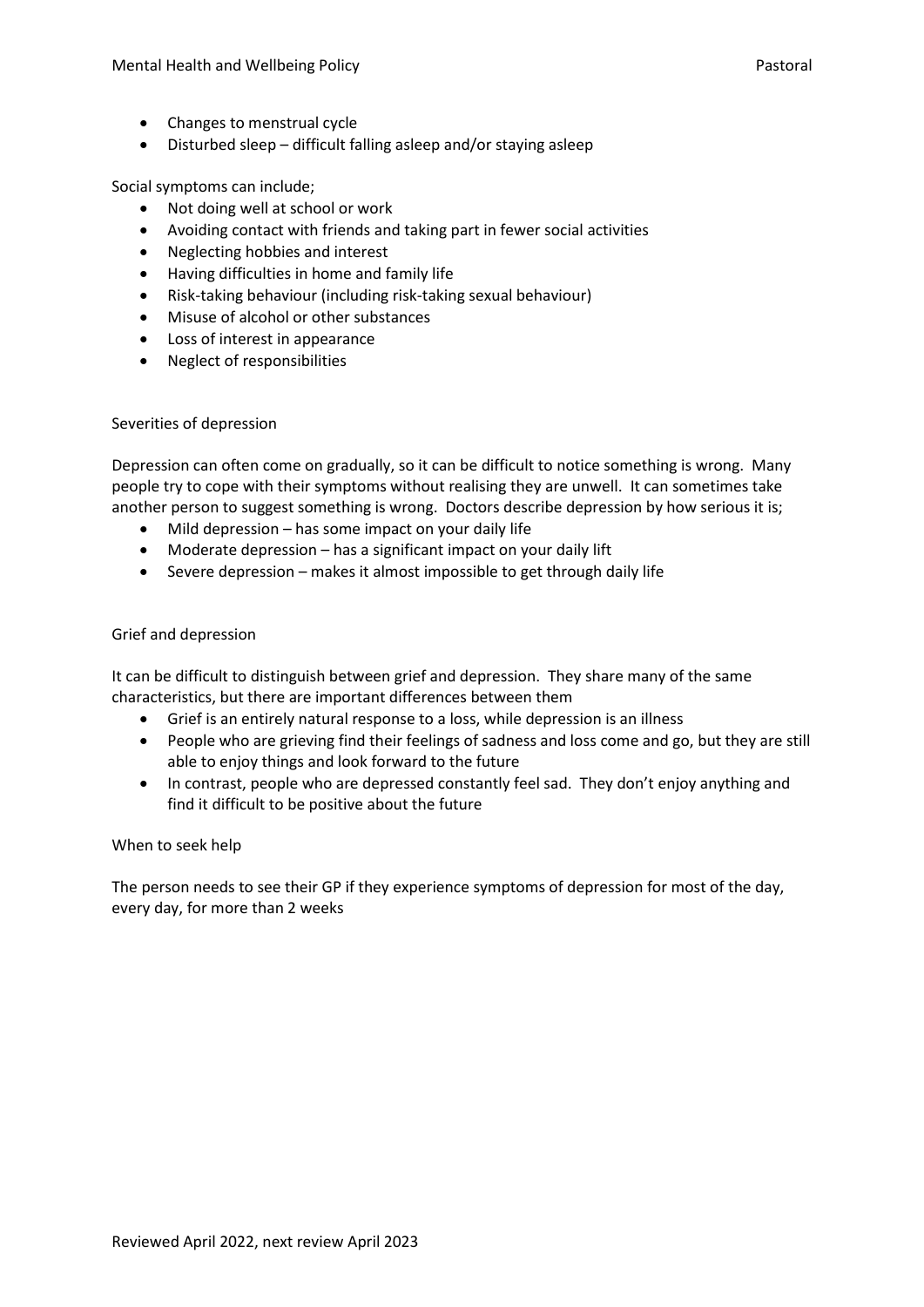# **Eating Disorders**

### Definition of Eating Disorders

Anyone can develop an eating disorder regardless of their age, gender or cultural background. People with eating disorders are preoccupied with food and/or their weight and body shape, and are usually highly dissatisfied with their appearance. The majority of eating disorders involve low selfesteem, shame, secrecy and denial.

Anorexia nervosa and bulimia nervosa are the major eating disorders. People with anorexia live at a low body weight, beyond the point of slimness and in an endless pursuit of thinness by restricting what they eat and sometimes compulsively over-exercising. In contrast, people with bulimia have intense cravings for food, secretively overeat and then purge to prevent weight gain (by vomiting or use of laxatives, for example).

### Risk Factors:

The following risk factors, particularly in combination, may make a young person more vulnerable to developing an eating disorder:

Individual Factors:

- Difficulty expressing feelings and emotions
- A tendency to comply with other's demands
- Very high expectations of achievement
- Family Factors
- A home environment where food, eating, weight or appearance have a disproportionate significance
- An over-protective or over-controlling home environment
- Poor parental relationships and arguments
- Neglect or physical, sexual or emotional abuse
- Overly high family expectations of achievement
- Social Factors
- Being bullied, teased or ridiculed due to weight or appearance
- Pressure to maintain a high level of fitness/low body weight for e.g. sport or dancing

### Physical Signs:

- Weight loss
- Dizziness, tiredness, fainting
- Feeling Cold
- Hair becomes dull or lifeless
- Swollen cheeks
- Callused knuckles
- Tension headaches
- Sore throats / mouth ulcers
- Tooth decay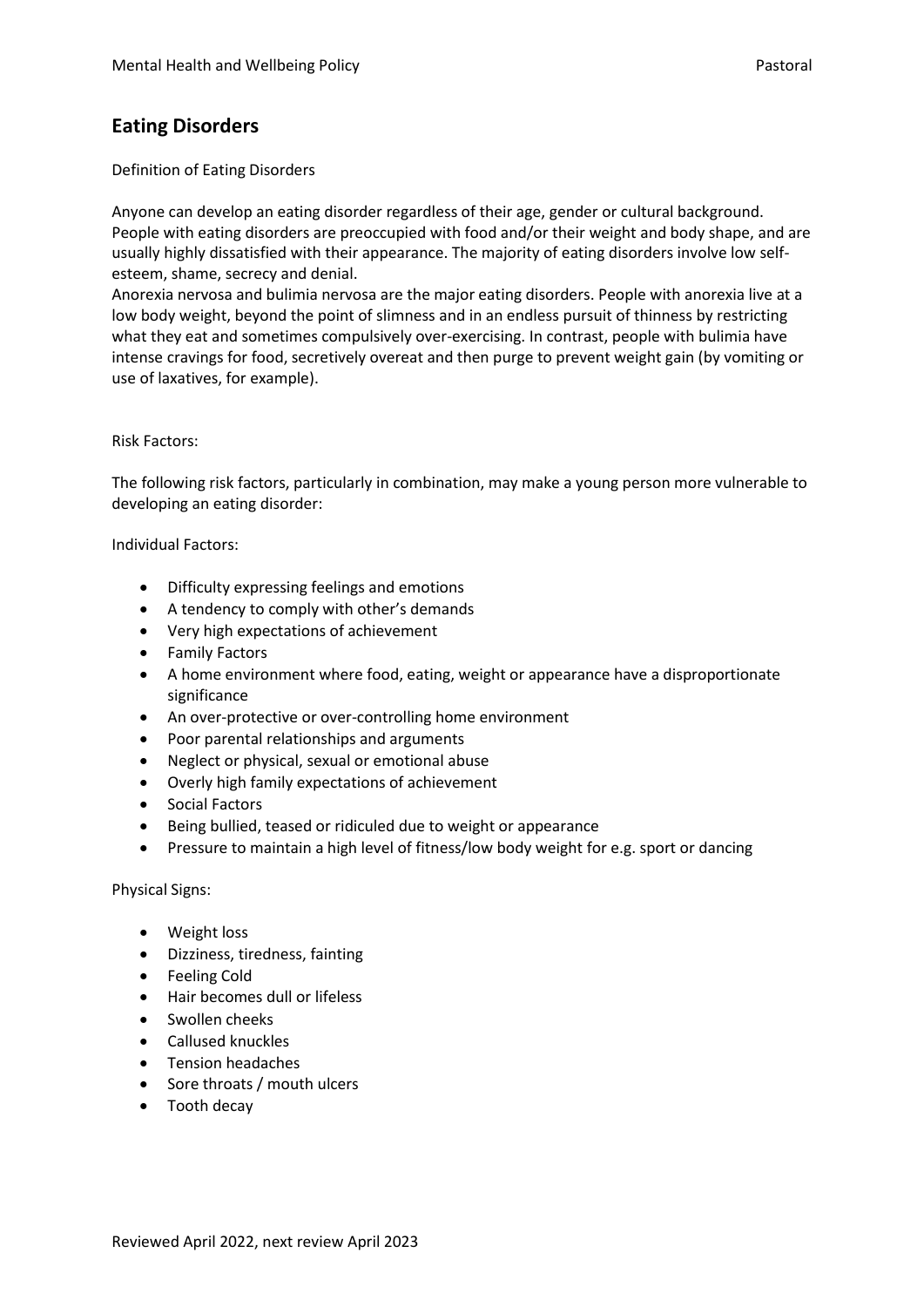Behavioural Signs:

- Restricted eating
- Skipping meals
- Scheduling activities during lunch
- Strange behaviour around food
- Wearing baggy clothes
- Wearing several layers of clothing
- Excessive chewing of gum/drinking of water
- Increased conscientiousness
- Increasing isolation / loss of friends
- Believes she is fat when she is not
- Secretive behaviour
- Visits the toilet immediately after meals
- Excessive exercise

Psychological Signs:

- Preoccupation with food
- Sensitivity about eating
- Denial of hunger despite lack of food
- Feeling distressed or guilty after eating
- Self-dislike
- Fear of gaining weight
- Moodiness
- Excessive perfectionism

# **Self-harm**

### **Objectives of this section of the Policy**

- To assist staff in recognising signs of self-harm or mutilation
- To understand that self-harming is almost always a symptom of some underlying emotional or psychological issue
- To put in place a framework for intervention
- To be alert to the possibility that self-harm may arise from a history of abuse

Recent research indicates that up to 1 in 4 teenage girls and 1 in 10 boys in the UK engage in selfharming behaviours. School staff can play an important role in preventing self-harm and also in supporting students, peers and parents of students currently engaging in self-harm.

### Definition of Self-Harm

Self-harm is any behaviour where the intent is to deliberately cause harm to one's own body for example:

- Cutting, scratching, scraping or picking skin
- Swallowing inedible objects
- Taking an overdose of prescription or non-prescription drugs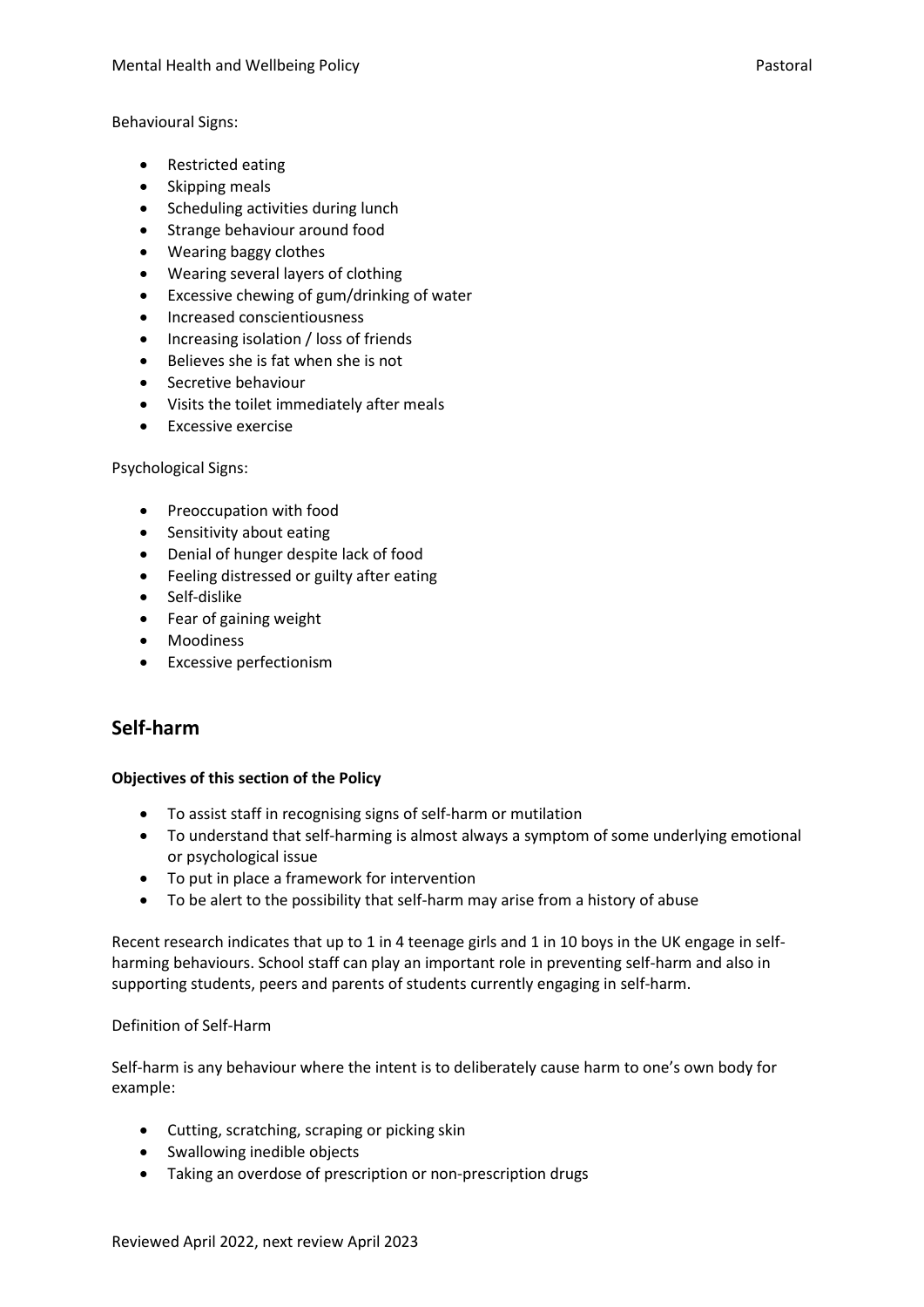- Swallowing hazardous materials or substances
- Burning or scalding
- Hair-pulling
- Banging or hitting the head or other parts of the body
- Scouring or scrubbing the body excessively

Less obvious self-harm behaviours also include:

- controlled eating patterns anorexia, bulimia, over-eating
- indulging in risky behaviour / risky sexual behaviour or destructive use of drugs or alcohol
- getting into fights

### Risk Factors:

The following risk factors, particularly in combination, may make a young person particularly vulnerable to self-harm:

Individual Factors:

- Depression/anxiety
- Poor communication skills
- Low self-esteem
- Hopelessness
- Impulsivity
- Drug or alcohol abuse

### Family Factors:

- Unreasonable expectations
- Neglect or physical, sexual or emotional abuse
- Poor parental relationships and arguments
- Depression, self-harm or suicide in the family

### Social Factors:

- Difficulty in making relationships/loneliness
- Being bullied or rejected by peers

### **Warning signs**

Self-harm may present as visible or invisible signs. The latter can include ingested materials or cuts/bruises under the clothing. Staff, parents and fellow pupils may become aware of warning signs that might indicate that a pupil is experiencing difficulties that may lead to self-harm or even a suicide attempt. **These warning signs should always be taken seriously and anyone observing any of these should seek further advice from one of the school nurses, a DSP or Deputy DSP. The relevant Housemaster/Head of Year or Houseparent should also be informed.**

• Changes in eating/sleeping habits (e.g. student may appear overly tired if not sleeping well)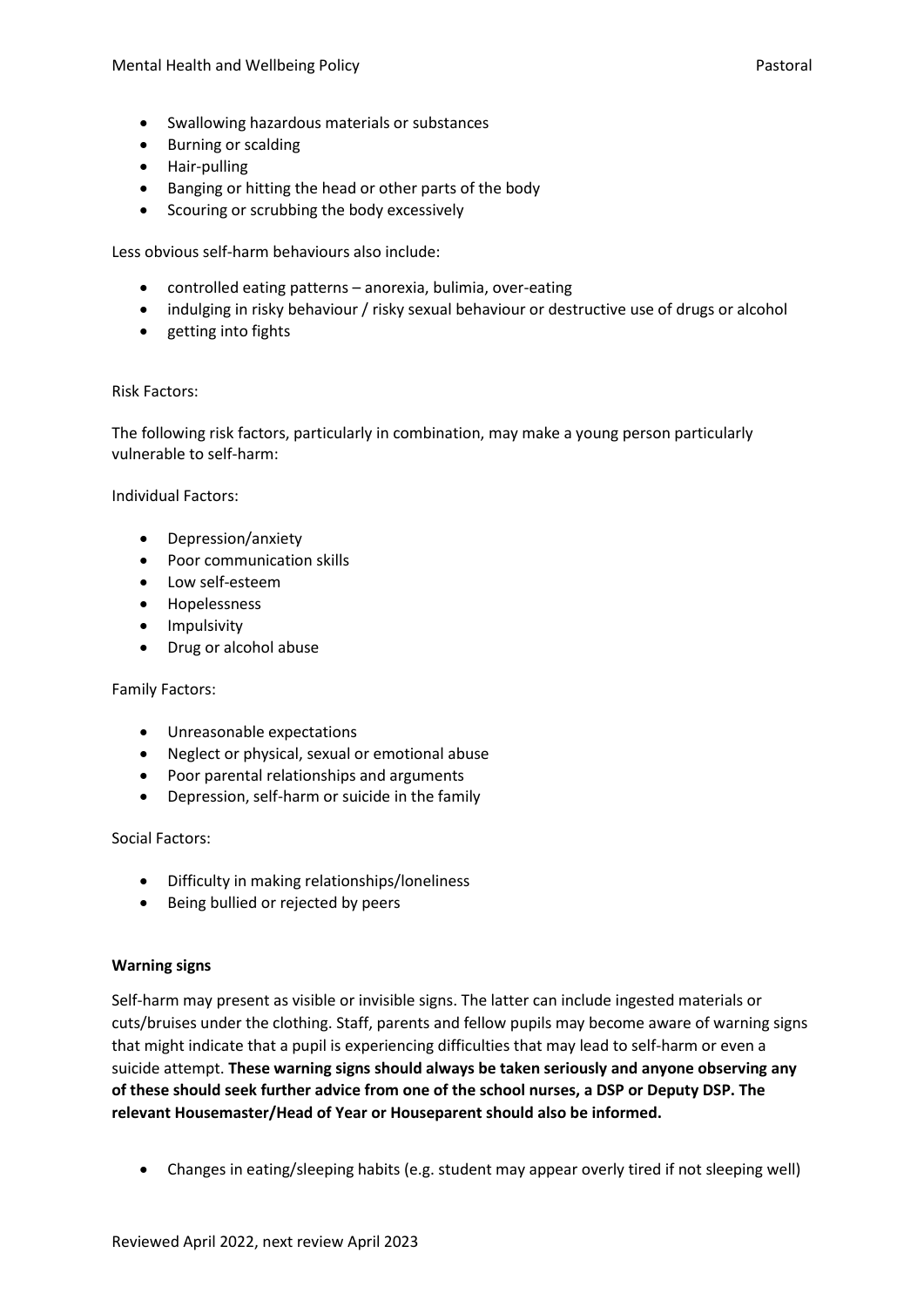- Increased isolation from friends or family, becoming socially withdrawn
- Changes in activity and mood e.g. more aggressive or introverted than usual
- Lowering of academic achievement
- Talking or joking about self-harm or suicide
- Abusing drugs or alcohol
- Expressing feelings of failure, uselessness or loss of hope
- Changes in clothing e.g. always wearing long sleeves, even in very warm weather
- Unwillingness to participate in certain sports activities e.g. swimming

### **What keeps self-harm going?**

Once self-harm is established, it may be difficult to stop and can be addictive. Self-harm can have a number of functions for the young person and it becomes a way of coping. Examples of coping include:

- Reduction in tension (safety valve)
- Distraction from problems
- Form of escape
- Outlet for anger and rage
- Opportunity to feel physical pain to distract form emotional pain
- Way of punishing self or others
- Way of taking control
- Care-eliciting behaviour
- A means of asserting identity with a peer group
- Non-verbal communication
- It can also be a suicidal act

### **Links to emotional distress (including abuse)**

Those who self-harm are usually suffering emotional or psychological distress and it is vital that all such distress is taken seriously to assist in alleviating that distress or to minimise the risk of increasing distress and potentially suicide. Any young person who suggests they are experiencing suicidal feelings must be taken extremely seriously and safeguarding procedures put in place immediately; a young person showing this level of distress must be referred to the DSP/School Nurse as a matter of urgency.

Emotional/psychological risk factors associated with self-harm can be:

- recent trauma e.g. death of a friend or relative, parental divorce
- negative thought patterns and low self-esteem
- bullying
- abuse sexual, physical, emotional or through neglect
- sudden changes in behaviour and/or academic performance
- relationship difficulties (with family or friends)
- learning difficulties
- pressure to achieve (from teachers or parents)
- substance abuse (including tobacco, alcohol or drugs)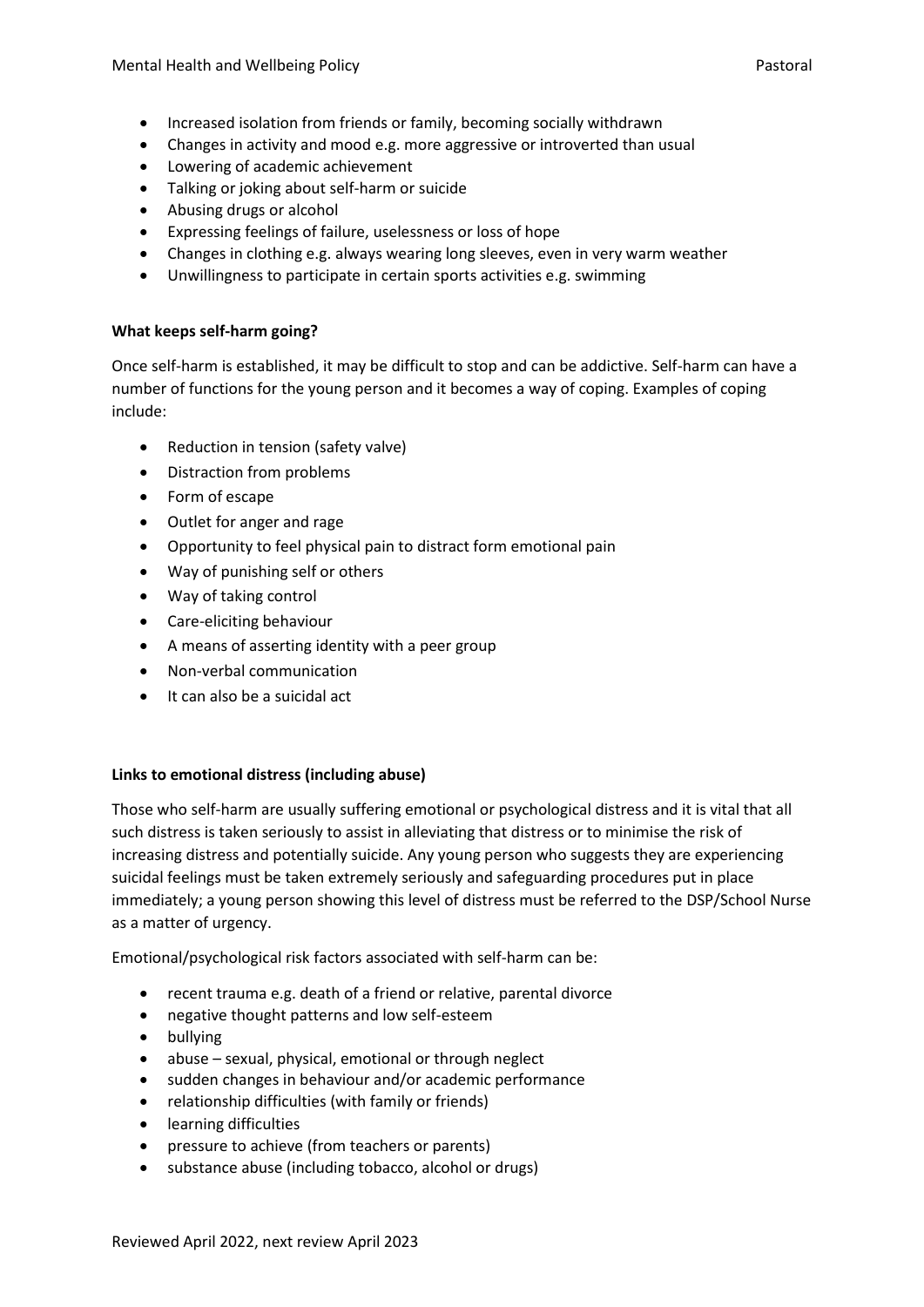• issues around sexuality

Other causal or risk factors

- inappropriate advice or encouragement from internet websites or chat-rooms
- experimentation, 'dares' or bravado, 'copycat behaviour'
- a history of abuse of self-harming in the family
- parental separation
- domestic abuse and/or substance misuse in the home
- media influence
- issues surrounding religious or cultural identity

Staff who become aware of self-harming behaviour should help the pupil experiencing distress find an appropriate person to talk to, e.g. their Housemaster, Head of Year, Houseparent, The Deputy Head/DSP, the School Nurse or the School Counsellor.

### **Prevention**

It is far better to prevent self-harm before it happens. The risk of self-harm can be significantly reduced by the creation of a supportive environment in which an individual's self-esteem is raised and healthy peer relationships are fostered. This can be achieved through development of good relationships by all members of the school community and in particular through the PSHE programme. Staff awareness of issues leading to self-harm is increased through training and the production of policies on Safeguarding and Child Protection, Anti-bullying, medical policies and this self-harm policy. **Staff should be wary of drawing pupils' attention to self-harm practices, to minimise the risk of contagion.**

### **School Procedures for dealing with self-harm**

### **Reporting a concern**

- If there is concern that a student may be self-harming or is thinking of self-harming, this should be reported to the DSP for Safeguarding. The DSP will liaise with the relevant Housemaster/Head of Year/Houseparent, tutor and the School Nurses. Records will be kept in My Concern.
- Parents/guardians will normally be informed, unless there are Safeguarding reasons not to inform them. In the case of severe self-harm requiring medical intervention/A&E, parents will be informed immediately.
- Staff may report concerns about self-harm by raising a concern on My Concern (link on homepage of Firefly). Matters of self-harm / mutilation may be raised by any member of staff and could be referred in the first instance to a tutor, Head of Year or Housemaster/Houseparent.
- If a pupil suggests that there is evidence of self-harm beneath their clothing, a member of staff should accept such statements and not ask the pupil to remove clothing to reveal wounds/bruises etc. A School Nurse may investigate such evidence in a sensitive and appropriate manner in the Medical Centre.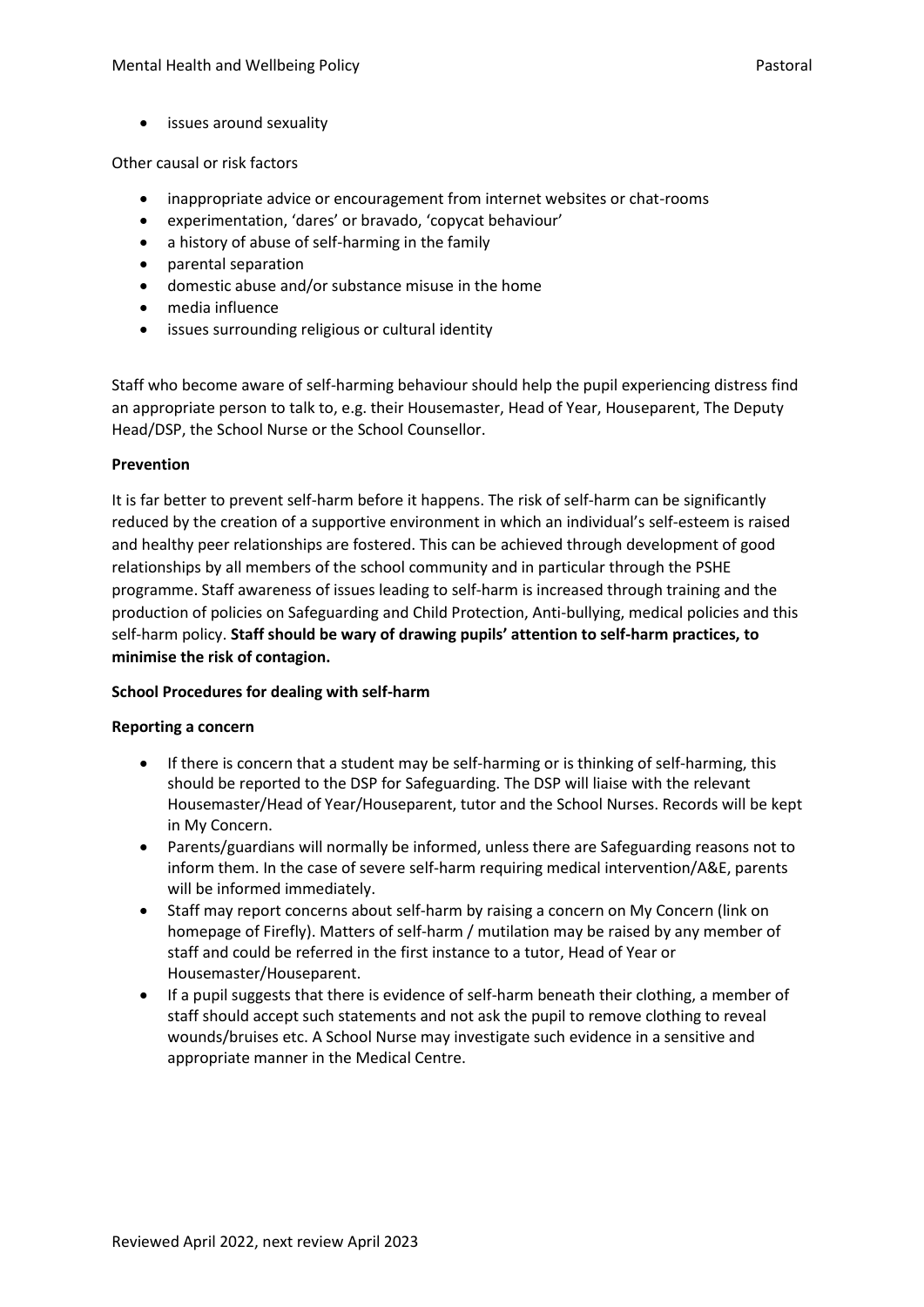### **Supporting a pupil who is self-harming**

- If physical harm has occurred the pupil should be taken to the Medical Centre for assessment or to A&E for medical attention, if required. In an emergency, an ambulance must be called.
- The School Nurses will monitor the young person and may organise counselling, in consultation with the Housemaster/Head of Year/Houseparent and DSP.
- A Pupil Support Plan may be formulated, as advised by the DSP and in consultation with all key members of staff, the pupil, their parents (unless a decision is taken not to inform them) and any external agencies (such as CAMHS).

### **Self-harm and Safeguarding**

- 1. If a member of staff becomes aware of or is alerted to a self-harming issue, or a student discloses self-harm, he/she is advised to treat the matter as a safeguarding and child protection issue in the first instance and follow the procedures set out in the Safeguarding and Child Protection Policy. It is safer to do this, including making a written report, even if the incident eventually turns out to be an isolated one that was not indicative of a serious underling emotional or abusive cause.
- 2. In some cases, self-harm may raise safeguarding issues in which case the procedures laid down in the School's Safeguarding and Child Protection Policy must be followed. In a situation in which it is disclosed that self-harm is symptomatic of abuse in the pupil's home, the DSP may take the decision to make a referral directly to the appropriate authority without informing the parents. Where parents are informed, they will be encouraged to work in partnership with the school in supporting the young person through this difficult time.
- 3. If any member of staff has any concerns about confidentiality issues they should take advice from the DSP, or one of the Deputy DSPs if the DSP is unavailable. As stated in the Safeguarding and Child Protection Policy, staff must not promise confidentiality, but should reassure the child that only those people who need to know will be informed for their safety.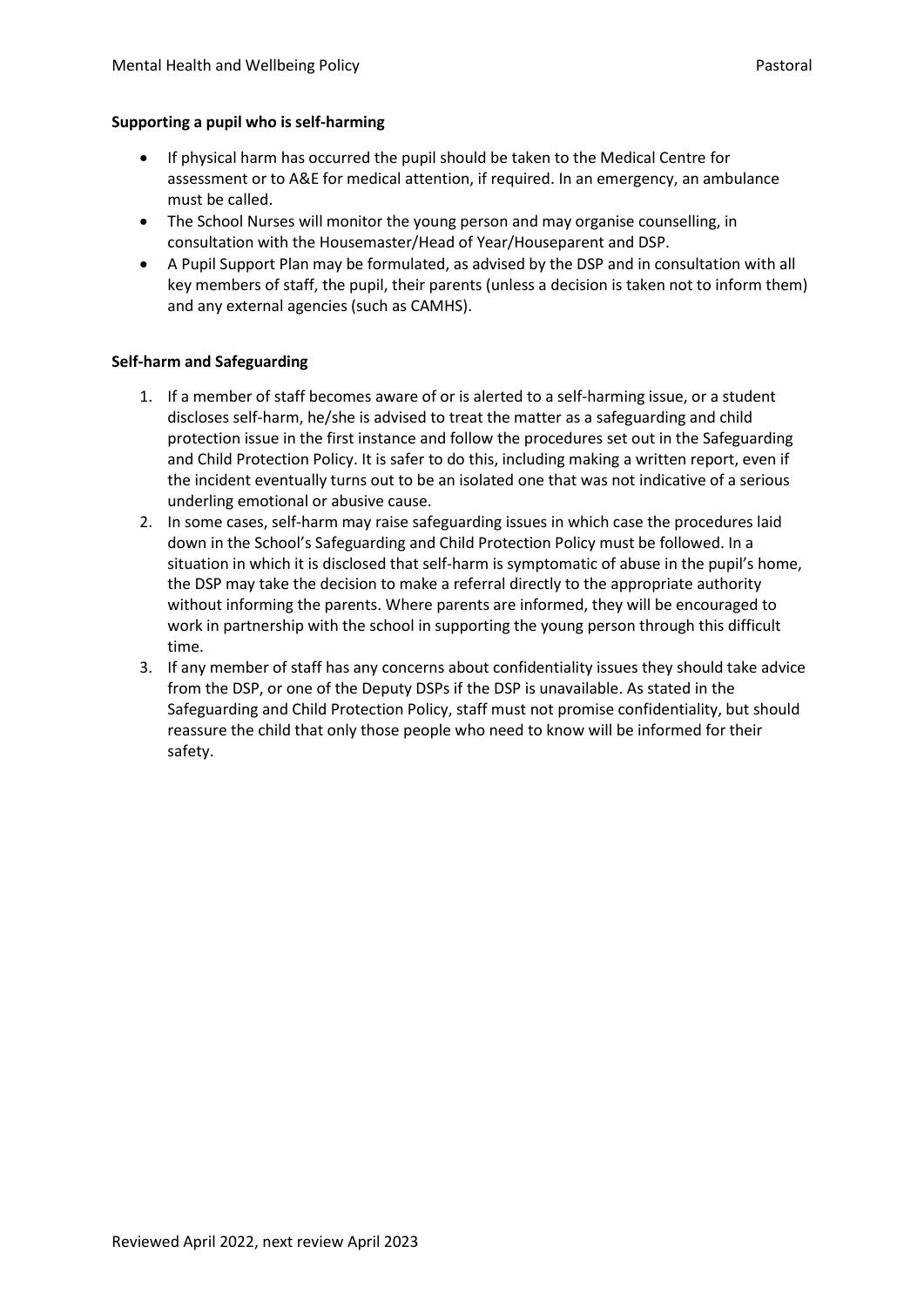### **Useful Resources and Helplines**

**Childline** – 24 helpline for children and young people. 0800 1111 (free phone from landlines) or 0800 400 222 – text phone. [www.childline.org.uk](http://www.childline.org.uk/)

**Young Minds** – national charity committed to improving the mental health of children and young people. Interactive website for advice and information.

[www.youngminds.org.uk](http://www.youngminds.org.uk/)

**Recover Your Life** – Self-harm support community providing support and advice to those seeking to recover from self-harm.

[www.recoveryourlife.com](http://www.recoveryourlife.com/)

**National self-harm network** – support for individuals who self-harm, friends and family.

0800 622 6000 (Thursday – Saturday 7 p.m. – 11 p.m., Sunday 6.30 p.m. – 10.30 p.m.)

[www.nshn.co.uk](http://www.nshn.co.uk/)

The website addresses of other helpful agencies can be found in the "Where to Get Help" section of the school calendar.

## **Suicide Prevention Guidance**

**In 2019** 185 15-19 year-olds were lost to suicide in England and Wales (a rate of 5.7 per 100,00 of population).

Suicide is the leading cause of death in young people under the age of 35 in the UK. In 2019 185 15-19 year-olds were lost to suicide in England and Wales (a rate of 5.7 per 100,00 of population). (Office for National Statistics Statistical Bulletin Suicides in England and Wales: 2015 Registrations)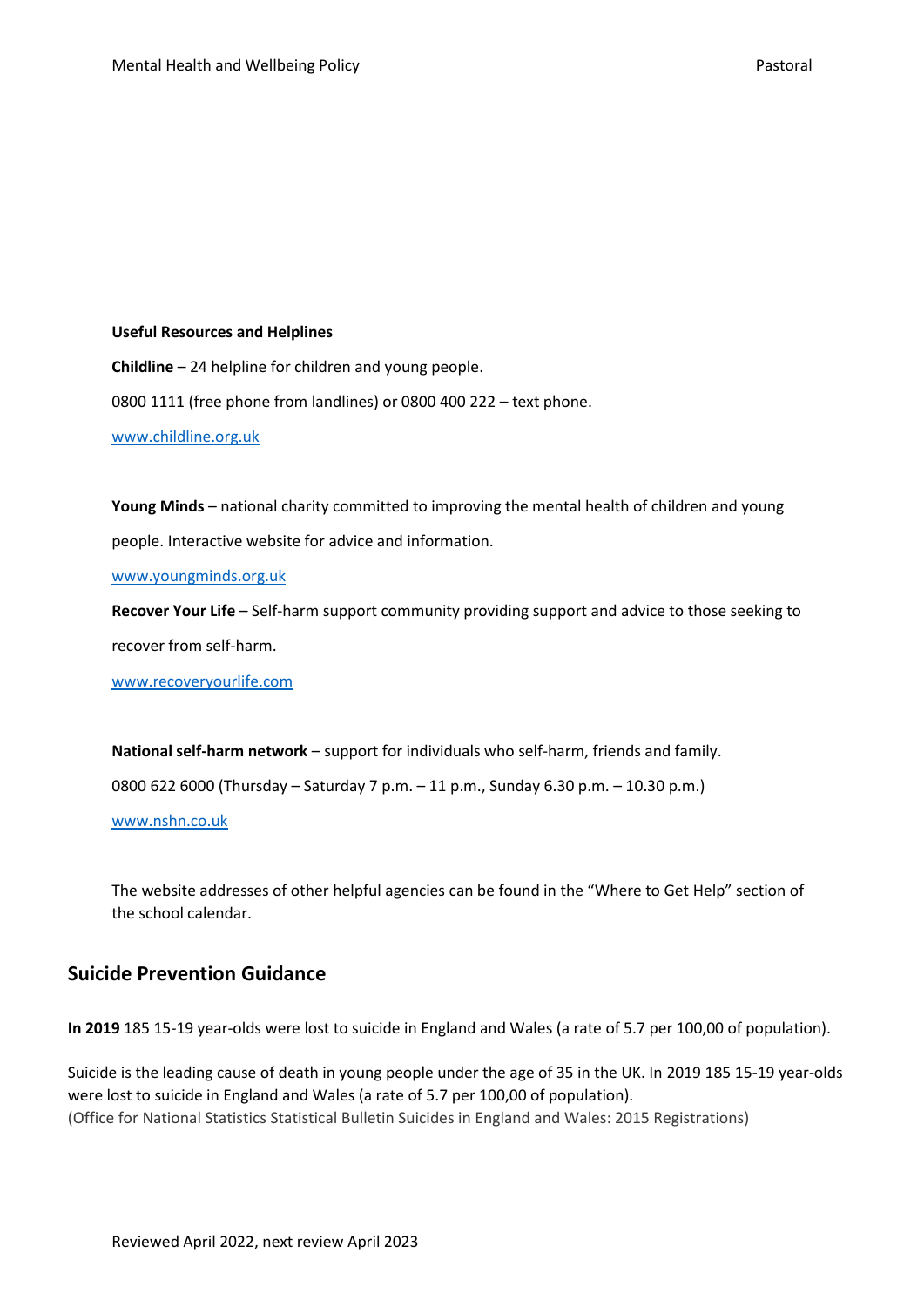Research shows that many young suicides are preventable. At the Haberdashers' Monmouth Schools we have a Suicide Safer Policy (developed in conjunction with the suicide prevention charity Papyrus – Prevention of Young Suicide) to reduce the risk of suicide among our pupils. It has been developed to support staff and students in having better understanding of the issues surrounding suicide in young people, how to identify those at risk and support those who may be feeling suicidal. The policy provides information to staff that will help them to respond to concerns among the young people in their care and guidance in managing incidents.

### **Appendix A: My Safety Net – for use with pupil who is self-harming**

*This document can be used by a member of staff, e.g. tutor or Housemaster/Head of Year/ Houseparent, with a pupil who has self-harmed, to identify means of support.*

There are different types of people in our lives; try to identify some people in each of the groups below that you would feel comfortable talking to and write them into the circles:

**1** Family and close friends

- **2** Friends and people you see every day
- **3** Helplines and professional people you could go to for help

Also, write into the space below the safety net the things that you can do yourself to cope with difficult feelings and keep yourself safe.